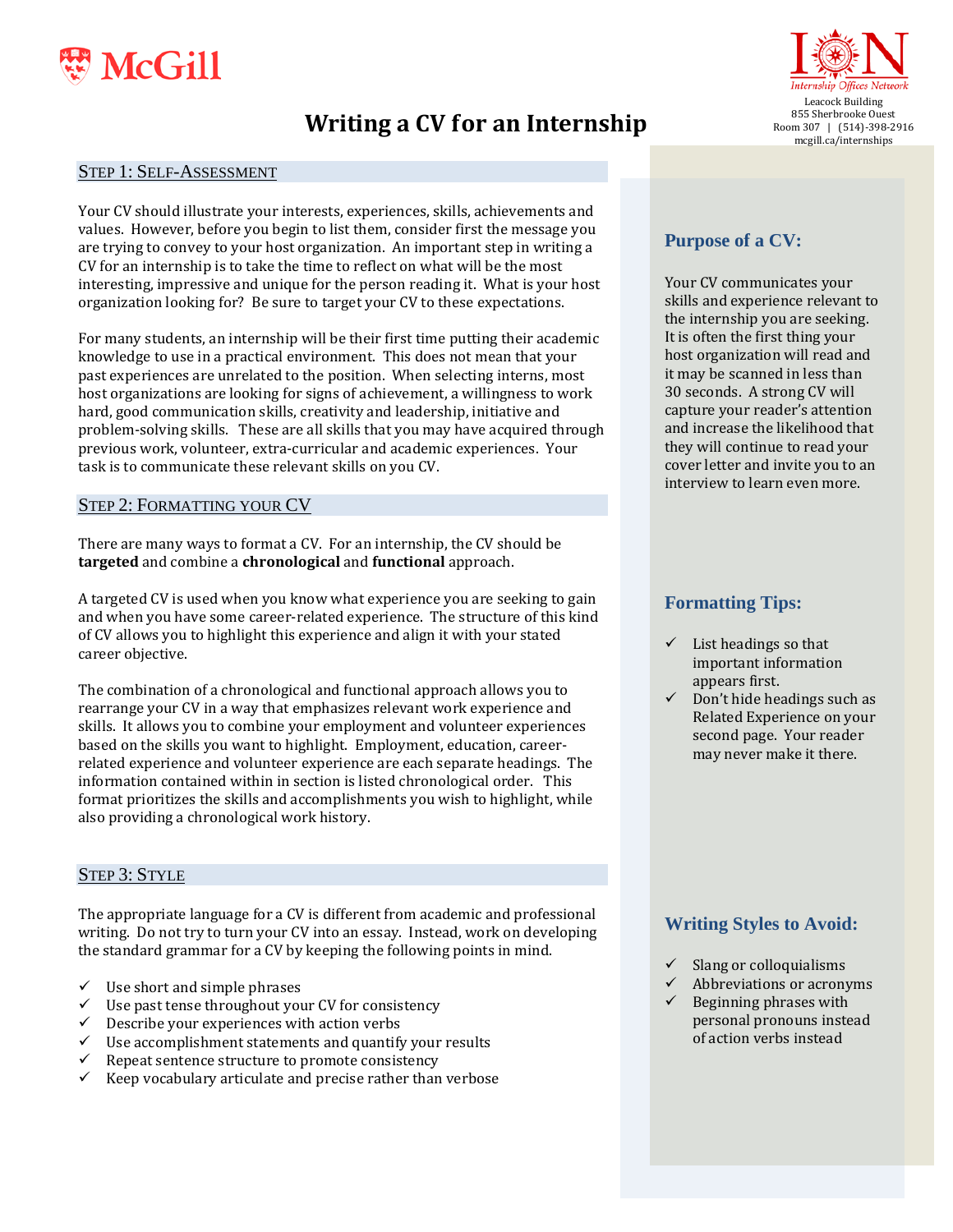### STEP 4: BASIC COMPONENTS OF A CV

### A) CONTACT INFORMATION

Your contact information should be placed at the top of the first page and may be incorporated into a header to make your CV look more attractive. Take advantage of the relative freedom of this section to design your header in such a way that your name stands out. You can use a larger font or bold typeface to draw attention to your name, but avoid overdoing it and keep the header tasteful.

### **Your Name in bold and/or large** Address Phone number/McGill e-mail

# B) LEARNING OBJECTIVES

A learning objective is one or two sentences that express your short-term career goal. In the case of an internship, this means what you hope to achieve as an intern.

Example: "*To utilize my education and experience to enhance organizational effectiveness and client relations as a Financial Administrator."*

# C) LANGUAGES

This section should only be included if you speak more than one language. The purpose here is to highlight your skills, not draw attention to any limitations. List the languages you know in order of your fluency, starting with the languages spoken at your host organization. Always indicate your level of proficiency (fluent or mother tongue, conversational, working knowledge, or basic).

Be honest. There is nothing worse than being unable to deliver on a promise made in your CV. For example, before writing that you are fluent in Spanish, consider whether you would be able to perform in an entirely Spanish-speaking environment. If you are not fluent but are comfortable with the language, consider not mentioning your level of proficiency and wait until you get an interview to mention this to your host organization.

# D) EDUCATION

Starting with your current degree, list your previous degrees in reverse chronological order. List each degree (including specializations such as major/minor, honours or thesis) followed by the name of the institution and its location (city, province/state, country). If you participated in an exchange, include a separate heading for that institution.

For each entry, include any awards or academic mentions you have received. You can also highlight specific courses or honours work if it is relevant to the position for which you are applying.

If you have received many awards, you may consider listing them under a separate section called "Awards and Scholarships."

### E) AWARDS AND SCHOLARSHIPS

If you include this section, list your awards and scholarships in reverse chronological order. If space permits, include a short sentence to describe the nature of each award. This will provide more context for the reader and draw attention to particular achievements.

# **Tips:**

- $\checkmark$  Always use your @mail.mcgill.ca email and check it frequently.
- $\checkmark$  Be sure that you can be reached at the number you provide. Your voicemail greeting should be professional and brief.
- $\checkmark$  Host organizations can easily look up your contact information on social networks. Be sure that your profile reflects the image you want to portray.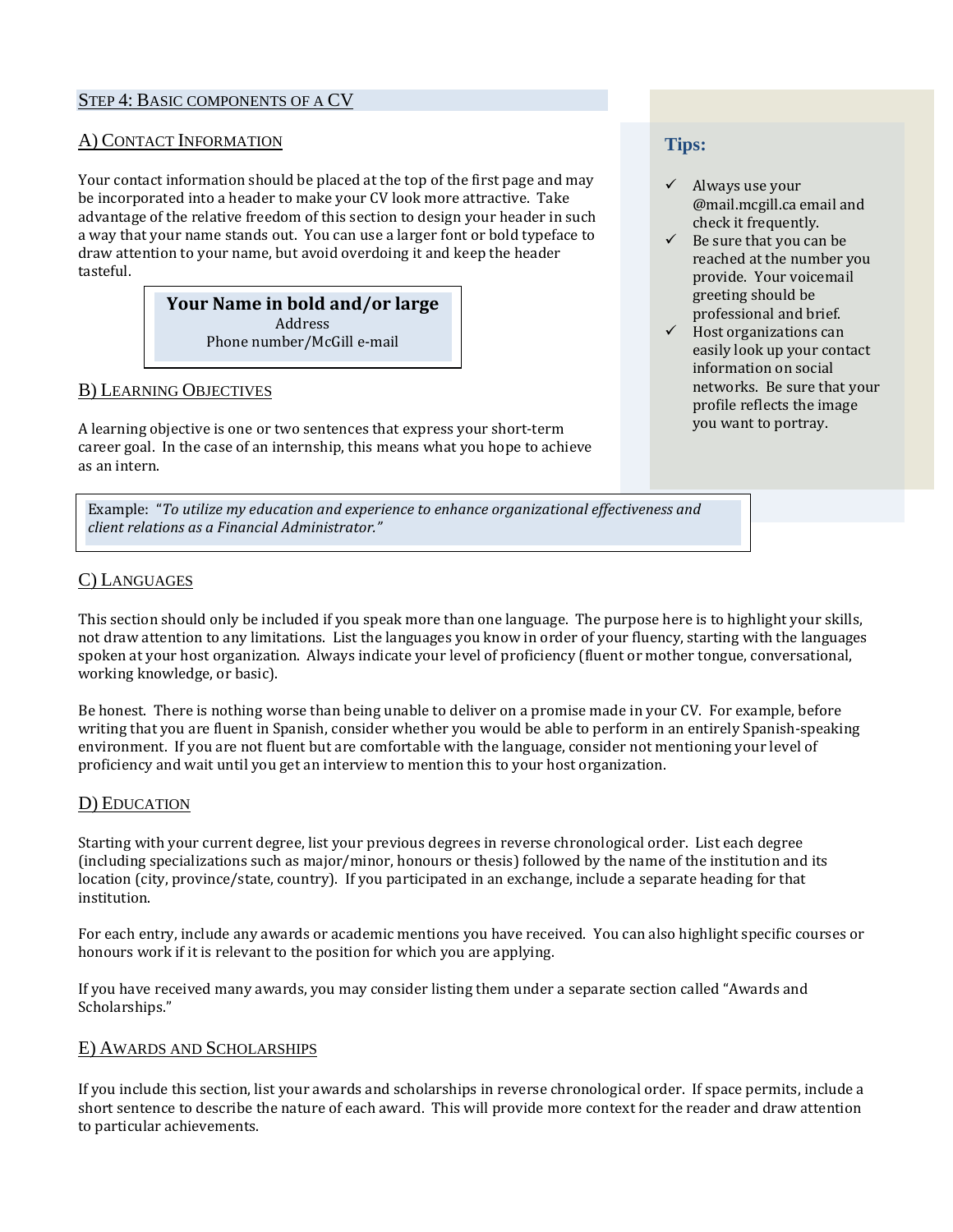| Education                                                                                                                                                                   |                      |
|-----------------------------------------------------------------------------------------------------------------------------------------------------------------------------|----------------------|
| Bachelor of Laws/Bachelor of Civil Laws                                                                                                                                     | date-date (expected) |
| McGill University, Montréal, Québec                                                                                                                                         |                      |
| Bachelor of Arts; History Honours, Minor in Political Science<br>McGill University, Montréal, Québec<br>Graduated with First Class Honours and a cumulative GPA of 3.7/4.0. | date-date            |
| Awards and Scholarships                                                                                                                                                     |                      |
| Dean's Honour List                                                                                                                                                          | date-date            |
| Chamber of Commerce Business A ward<br>$\bullet$                                                                                                                            | date                 |
| Rutherford Scholarship (value \$2500)<br>$\bullet$                                                                                                                          | date                 |

# F) CAREER-RELATED EXPERIENCE

List experiences that relate to your learning objective and the internship position. You may be combining work experience with volunteer experience, co-curricular and extra-curricular activities. Your experiences should be listed in reverse chronological order and include your position title, the name and

location of the organization (or student group or association), and the dates of your involvement.

When describing your responsibilities, be sure to use action verbs and emphasize your accomplishments. Every entry should describe a transferable skill that you can bring to your internship, such as leadership, organization and communication.

#### **Career-Related Experience Marketing Assistant** (date-date)

Raven Truck Accessories, Edmonton, Alberta

- Led a marketing team with the goal of increasing sales
- Maintained and updated company website<br>• Oversaw production of company catalogue
- Oversaw production of company catalogue

#### **Corporate Development Assistant (date-date)**

RBL Warehouse, Edmonton, Alberta

- Assisted the V.P. of Corporate Development in developing strategies to improve company growth and sales
- Developed and implemented company's privacy and health policy
- Launched company's intranet

# G) OTHER WORK EXPERIENCE

List any additional work experience that may interest your host organization Format this section like the "Career-Related Experience" entry above.

# H) OTHER VOLUNTEER EXPERIENCE OR EXTRA-CURRICULAR ACTIVITIES

List any additional experience that may interest your host organization. Format this section like the "Career-Related Experience" entry above. Depending on your experience, you may create separate entries for volunteer work, community involvement, academic activities and athletic activities.

# **Tips:**

- $\checkmark$  When listing years for your current degree, put your expected date of graduation.
- $\checkmark$  It may be unnecessary to list your high school unless you want to highlight its reputation or that you studied in a city that is relevant to your internship.
- If you hold a foreign diploma, find the name of the international equivalency.

# **Tips:**

- Keep a master CV that lists all of your experiences. Refer back to it every time you draft a new CV and pull out the relevant items.
- $\checkmark$  Research industry buzzwords and vocabulary to include throughout your CV.